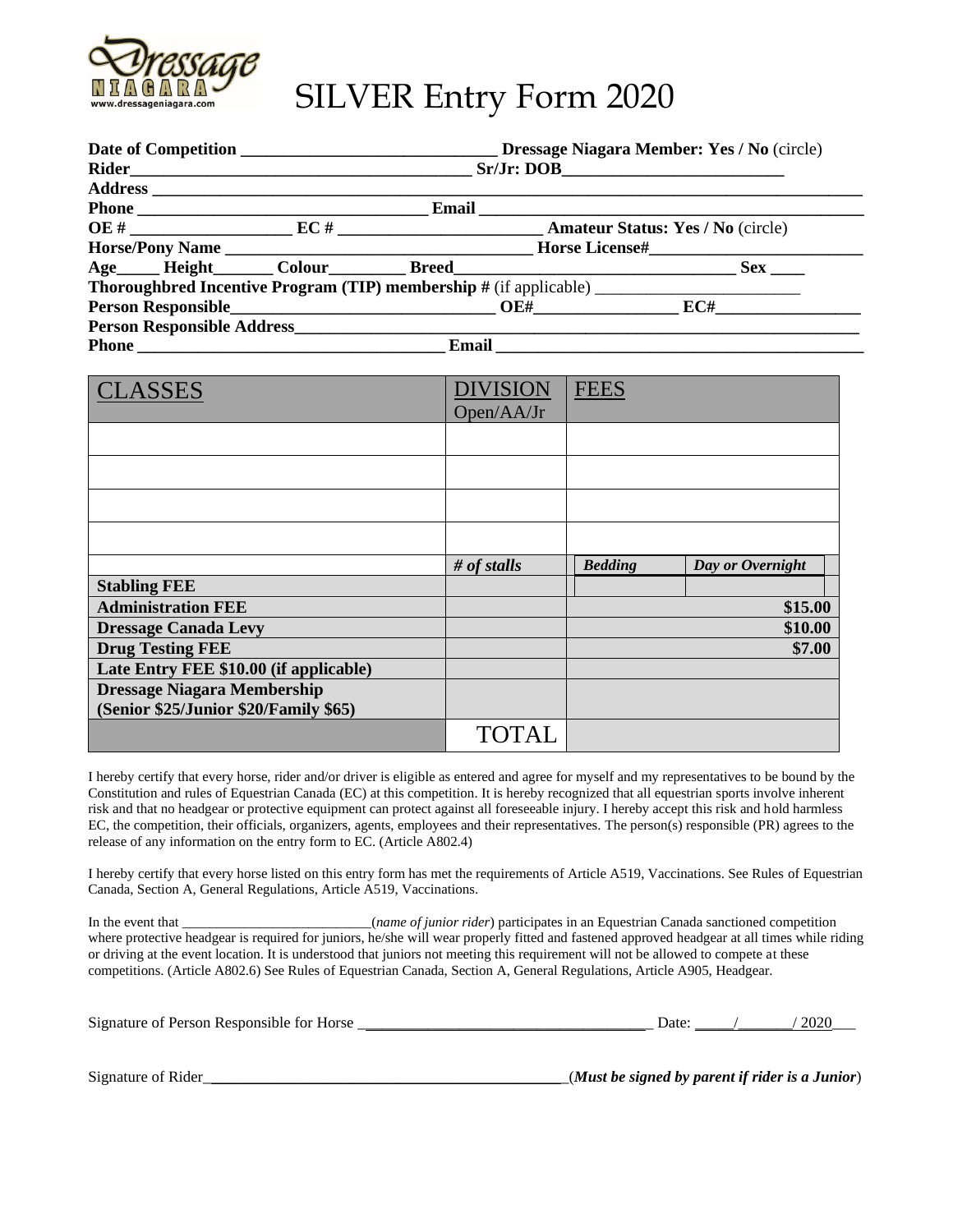

SILVER Entry Form 2020

# *FEES:* **DN Member \$40/test Non-Member \$50/test**

*STABLING***: \$40-***day stall* **/ \$50-***overnight stall /* **\$8** *-bedding*

*A \$5 refund will be given to clean stall upon check out with the show office and return of show number.*

**Mail entry form to:** Dressage Niagara c/o Effingham Stables, 2366 Effingham Street, Ridgeville, ON, L0S 1M0

**Email entry form to:** Show Coordinator c/o Cheryl Semotok [appy\\_gal@hotmail.com](mailto:appy_gal@hotmail.com)

Copies of EC sport license, EC horse recording, OE memberships, as well as FULL PAYMENT MUST be attached or submitted by the closing date to avoid late fees. Cheques made payable to Dressage Niagara. ETransfer can be made to [info@dressageniagara.com;](mailto:info@dressageniagara.com) please use your OE# as the password.

## **CHECKLIST: Did you remember?**

- **Copy of your Ontario Equestrian membership**
- **Copy of your Equestrian Canada sport license**
- **Electronic or paper EC horse recording**
- **Adult Amateur Status indicated (if applicable)**
- **Signatures**
- **PAYMENT**
- **Signed Waiver**

**\* Please read the Dressage Niagara Prize List for essential information regarding entries. The prize list is available online, along with all necessary forms at [www.dressageniagara.com.](http://www.dressageniagara.com/)**

**\*\* No entry is eligible to compete until the entry form is signed by the PR. A parent or guardian must sign for a Junior rider.** 

### **Person Responsible (PR):**

The PR for a horse is an adult who has, or shares responsibility for the care, training, custody, and performance of the horse and who has official responsibility for that horse under EC Rules and is liable under the penalty provisions of the Rules for any violation of the EC Rules. The PR must hold an EC license (see Article A203.5). For the purpose of these Rules, the PR is normally the trainer, owner or the competitor who rides or drives the horse during an event, or a parent or legal guardian in the case of junior competitors. The PR is ultimately responsible for the condition, fitness and management of the horse and is alone responsible for any act performed in the stables by himself or herself or by another person with authorized access to the horse, or while the horse is being ridden, driven or exercised. See Article A1011 for further information. **Per Article A801**, every entry at an EC-sanctioned competition shall constitute an agreement by the PR that the owner, lessee, trainer, manager, agent, coach, driver or rider and horse shall be subject to the EC constitution and all rules of EC and any additional rules set by the competition. It is the responsibility of all individuals participating in any capacity in ECsanctioned competitions to be knowledgeable regarding the EC constitution and the applicable rules of EC and the additional rules, if any, imposed by the competition. Do not participate in this EC-sanctioned competition in any capacity if you do not consent to be bound by the constitution and rules of EC and any additional rules imposed by the competition. **Parents and Guardians (Article A213.2):** A parent or guardian must sign the entry form of a minor child/junior competitor (under 18 years of age). Parents/guardians are not required to have an EC Sport License, provided they agree to abide by the rules and penalties contained in the Rule Book and acknowledge that they are liable under the penalty provisions of the Rules for any violations of the EC Rules by their minor child. Note that a parent/guardian who is signing as a Person Responsible (PR) is bound by the license requirements of PR (see Article A801.6).